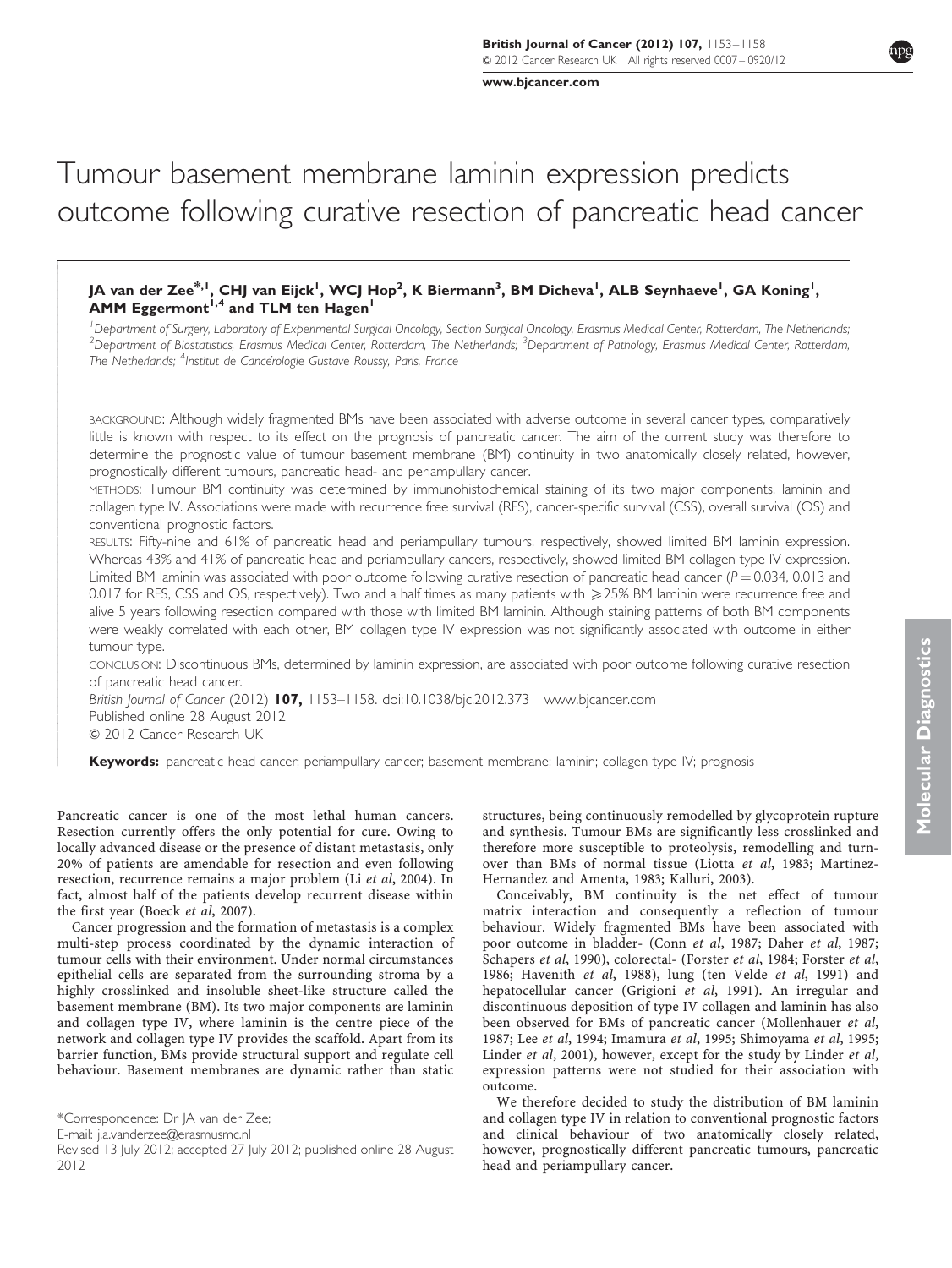# PATIENTS AND METHODS

#### Patient population

1154

Retrospectively, 231 patients treated for pancreatic ductal adenocarcinoma with curative intend at Erasmus Medical Center between 1987 and 2008, who had no microscopically residual tumour (R0), were identified. Tumours were classified by location, having their origin either in the pancreatic head or periampullary region, the latter group comprising of tumours originating in the Ampulla of Vater or the distal common bile duct. Tumour samples originating before the new 2002 UICC TNM classification were re-evaluated according to these new criteria.

Representative tumour areas were encircled on original haematoxylin/eosin slides by a GI pathologist (KB) with special expertise in pancreatic pathology and staining was performed on corresponding formalin-fixed, paraffin-embedded tissue.

During the above-mentioned period two randomised control trials were ongoing in our centre. Between September 1987 and April 1995, 17 patients were randomised to the treatment arm of the EORTC 40891 trial, receiving two courses of 5-FU as a continuous infusion (max 1500 mg per day) followed by radiotherapy (20 Gy). From June 2000 up to its closure in March 2007, 32 patients were randomised to the treatment arm of a trial combining intra-arterial chemotherapy and radiotherapy. Patients received six cycles of intra-arterial mitoxantrone  $(10 \text{ mg m}^{-2})$ , folinic acid (170 mg m $^{-2}$  per day), 5-FU (600 mg m $^{-2}$  per day) and cisplatinum (60 mg m<sup>-2</sup>), the first cycle followed by radiotherapy (54 Gy). These trials and the results have been described in detail elsewhere ([Smeenk](#page-5-0) et al, 2007; [Morak](#page-5-0) et al, 2008).

At the time of the present report, the median follow-up duration was 19 months (range 0–192 months). Recurrence-free survival (RFS) was defined as the time from date of surgery to the date of first proof of disease recurrence (locally, distant or both) or to death without relapse. Overall survival (OS) was computed as the number of months from resection to death of any cause as registered by the social security death index, whereas for cancerspecific survival (CSS) only the pancreatic cancer-related deaths were counted. Patients who died in hospital following procedurerelated complications were excluded from analysis with respect to survival, as their death was considered unrelated to tumour biology. This was verified by an evaluation of in hospital death in relation to the tumour variable BM.

#### Expression of BM components by immunohistochemistry

Immunohistochemistry was performed according to the protocol used in clinical practice at our institution and was optimised for laminin and type IV collagen.

Briefly,  $4 \mu$ M sections were deparaffinised in xylene and rehydrated through decreasing ethanol series ending in distilled water. In case of collagen type IV staining, antigen retrieval was performed by microwave heating (20 min preheating followed by 20 min of cooking) in Tris-EDTA buffer pH 9.0, whereas for laminin staining, proteinase K was applied for 10 min. Endogenous peroxidase activity was quenched using 0.3% hydrogen peroxide in PBS for 20 min. Sections were incubated overnight at  $4^{\circ}$ C with a monoclonal mouse antibody to collagen type IV (CIV 22, M0785, Dako Netherlands BV, Heverlee, Belgium) or laminin (4C7, reacts with laminin alpha5; M0638, Dako) at dilutions of  $40 \times$  and  $20 \times$ , respectively, in Dako REAL antibody diluent (S2022, Dako), which reduces background staining without the need for additional blocking steps. Following incubation with the secondary antibody (Dako REAL Envision HRP Rabbit/Mouse) for 30 min at room temperature, immunostaining was developed by immersion in diaminobenzidine. Slides were washed extensively between each of the above steps. Nuclei were counterstained with Harris Haematoxylin. Next, slides were dehydrated, fixated and finally covered

using Leica multistainer and robotic cover slipper (ST5020 and CV 5030, Leica Microsystems BV, Rijswijk, The Netherlands). Positive and negative controls were included in each run.

#### Tissue evaluation

Slides were examined by light microscopy and scored separately by three observers (JAvdZ; BMD and TLMtH) blinded to both clinical and pathological data. As previously described by [Havenith](#page-4-0) et al [\(1988\)](#page-4-0) and [ten Velde](#page-5-0) et al (1991), the expression of BM components was quantified using a visual grading system based on the percentage of epithelial cell lining. The epithelial cell lining was either  $< 25\%$  (i.e., limited), 25–75% or  $> 75\%$ .

With respect to laminin expression inter-observer agreement was moderate (the weighted kappa ranged from 0.48 to 0.56), whereas inter-observer agreement for collagen type IV was less good (weighted kappa ranged from 0.34 to 0.48). Discrepant scores were resolved by consensus.

Basement membranes can only properly be identified by electron microscopy; with their 40–60 nm thickness, they are beyond the resolving power of the light microscope. Although BM zone might therefore have been more appropriate to describe the observed epithelial cell lining by its major components laminin and collagen type IV ([Kefalides](#page-5-0) et al, 1979); because of the wide use of the term BM in other studies, this was also used throughout the current paper.

#### Statistical analysis

Statistical analysis was performed using SPSS version 18.0 for Windows (IBM, Amsterdam, The Netherlands).

Differences in distribution of categorical clinico-pathological parameters between groups were compared with  $\chi^2$  or Fisher's exact tests when appropriate.

The distributions of RFS, CSS and OS were estimated using Kaplan–Meier methodology. For interpretation purposes analyses were stratified by tumour origin, that is, pancreatic head or periampullary. Univariate associations were tested using log-rank test. Cox proportional hazards regression model was used to test whether outcome measures were independent of other established prognostic factors (T status, nodal involvement and tumour differentiation). Besides these established prognostic factors, numbers were also corrected for adjuvant therapy to prove that results were independent of this potentially prognostic factor.

By the use of interaction terms it was investigated whether the prognostic effect of BM Laminin and collagen IV expression differed between pancreatic head and periampullary cancers.

All P-values reported are two sided and values  $\leq 0.05$  were considered statistically significant.

## RESULTS

# Patient population

Of 231 tumours, 209 were adequately stained for analysis of BM laminin expression and 214 for analysis of BM collagen type IV expression. Both patient cohorts consisted of slightly more males than females, 119 vs 90 and 123 vs 91 in the laminin and collagen type IV cohorts, respectively. The median age of the patients in both cohorts was 65 years (range 36–87). Of 47% of tumours the origin was the pancreatic head, the other 53% were periampullary cancers. In both cohorts and for both tumour origins fewer patients had T1/2 tumours than T3/4 tumours, this was more pronounced in pancreatic head cancers (15% and 36% T1/2 tumours for pancreatic head and periampullary cancers, respectively). The amount of patients with lymph node involvement was approximately the same as those without lymph node involvement in both cohorts and for both tumour origins. Furthermore, in both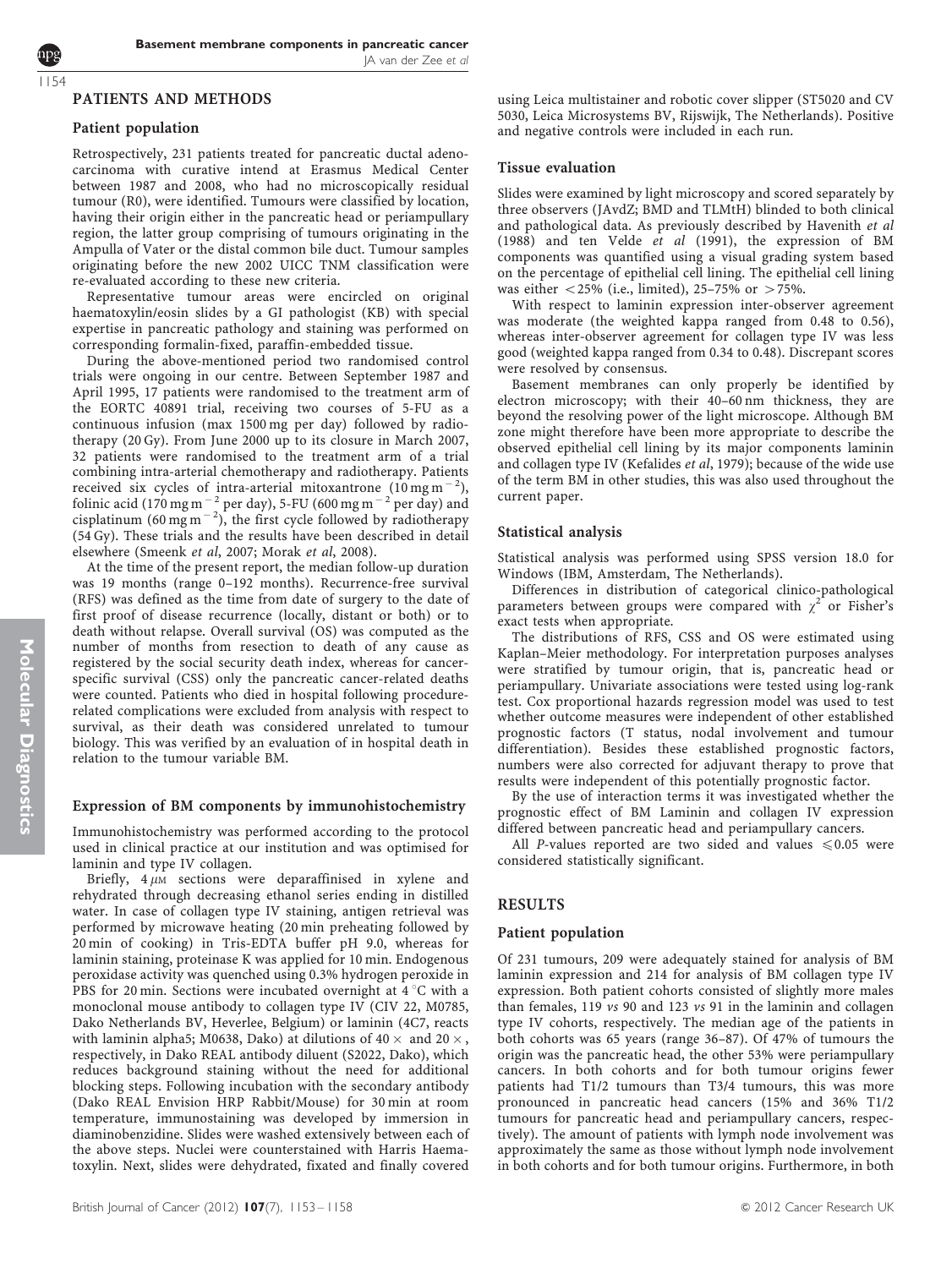

Figure I Pancreatic cancer staining with anti-laminin showing both basement membrane and tumour cell staining. (A)  $\times$  10 magnification. (B)  $\times$  20 magnification.



Figure 2 Pancreatic cancer staining with anti-collagen type IV showing both basement membrane staining and staining of tumour stroma. (A)  $\times$  10 magnification. (**B**)  $\times$  20 magnification.

patient cohorts and for both tumour types, the majority of tumours were moderately differentiated, with an equal amount of well and poorly differentiated tumours (on average 16%). Ten patients died during their postoperative stay and were thus excluded from survival analyses.

# Basement membrane laminin and collagen type IV expression

Fifty-nine per cent of pancreatic head cancers showed  $\langle$ 25% BM laminin, thirty per cent  $25-75%$  and eleven per cent  $>75%$  BM laminin expression.

Sixty-one per cent of periampullary tumours showed  $<$  25% BM laminin, thirty-three per cent  $25-75%$  and six per cent  $>75%$  BM laminin expression. An example of BM laminin staining is given in Figure 1. Interestingly, positive intracellular staining of tumour cells was also observed.

In contrast, forty-three per cent of pancreatic head cancers showed  $\langle 25\%$  BM collagen type IV, forty-six per cent 25–75% and eleven per cent  $>75\%$  BM collagen type IV expression. For periampullary cancer, expression rates were 41.4%, 47.4% and 11.2% for limited, 25-75% and  $>75%$  BM collagen type IV expression, respectively. Figure 2 is an example of BM collagen type IV staining. Apart from the BM, positive tumour stroma expression was also observed.

Furthermore, the graded levels of BM laminin and collagen type IV expression correlated weakly with each other (Spearman  $r = 0.43$  and 0.33 for pancreatic head and periampullary cancers, respectively,  $P < 0.001$ ). In tumours with more discontinuous BM laminin staining, generally less BM collagen type IV staining was observed.

# Pathologic correlations

Basement membrane laminin expression was not associated with any of the conventional prognostic factors (T or N status or grade of differentiation) in either tumour (i.e., pancreatic head or periampullary cancer). In contrast BM collagen type IV expression was associated with grade of differentiation in pancreatic head cancers ( $P = 0.037$ ). A more fragmented BM collagen type IV expression pattern was observed in less differentiated tumours.

## Clinical correlations

The pancreatic tumour types described, pancreatic head and periampullar cancer, showed significant different survival behaviour. Approximately two times as many patients were recurrence free and alive 5 years following complete resection of periampullary cancer as compared with pancreatic head cancer (29% vs 16%;  $P < 0.001$  for all outcome measures).

To test whether tumour epithelial BM continuity, as determined by expression of its two major components laminin and collagen type IV, affects prognosis of tumours differently, depending on the tumour origin as specified above, we tested for effect modification (interaction) by tumour origin in the Cox models. This interaction test showed that the prognostic effect of BM laminin did not significantly differ between pancreatic head- and periampullary cancer. This was true for all outcome measures ( $P = 0.42$ , 0.19 and 0.35 for RFS, CSS and OS, respectively). Statistically, it would have been justified to take both tumours (i.e., pancreatic head and periampullary cancer) together for survival analysis. However, because of the significantly different survival of pancreatic head and periampullary cancer, both tumours were analysed separately for interpretation purposes.

1155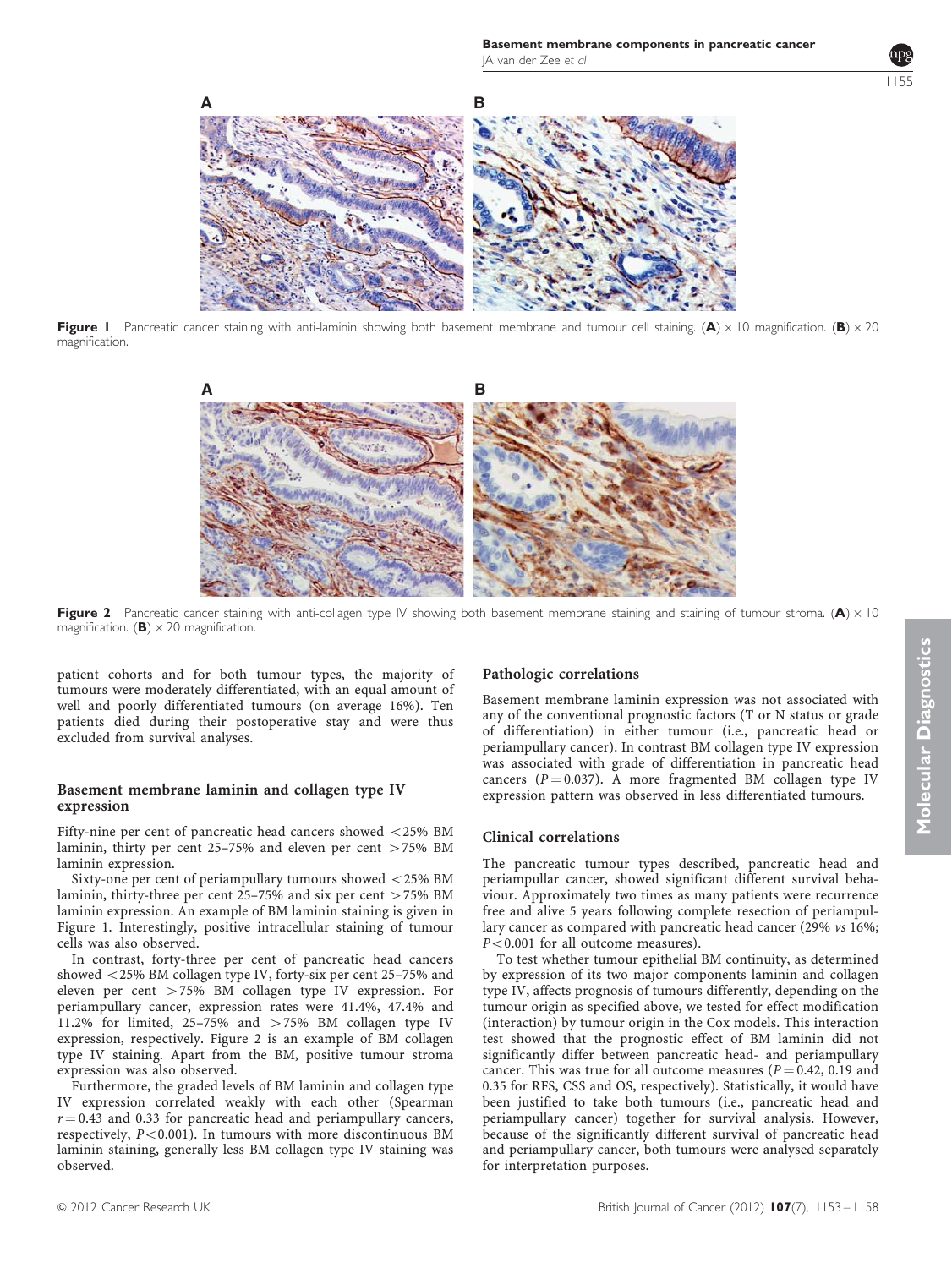

Figure 3 Recurrence-free survival (RFS) of patients treated for, respectively, pancreatic head (A) and periampullary cancer (B) shows shorter RFS in patients with tumours with limited basement membrane (BM) laminin expression compared to those with tumours with more continuous BM laminin expression. This different survival behaviour, however, was only significant for pancreatic head cancers ( $P = 0.034$  and 0.16 for pancreatic head and periampullary cancer, respectively).

Table I 5-Year survival and multivariate analysis of conventional prognostic factors and tumour BM laminin expression on outcome following curative resection of pancreatic head cancer

| Factor                | <b>RFS</b> |             |           |               |         | <b>CSS</b>   |           |               |         | <b>OS</b>      |           |               |         |
|-----------------------|------------|-------------|-----------|---------------|---------|--------------|-----------|---------------|---------|----------------|-----------|---------------|---------|
|                       | N          | % 5 Year    | <b>HR</b> | 95% CI        | P-value | % 5 Year     | <b>HR</b> | 95% CI        | P-value | % 5 Year       | <b>HR</b> | 95% CI        | P-value |
| Tumour extension      |            |             |           |               | 0.30    |              |           |               | 0.18    |                |           |               | 0.39    |
| T1/2 <sup>a</sup>     | 4          | 29          |           |               |         | 31           |           |               |         | 29             |           |               |         |
| T3/4                  | 76         | 13          | .41       | $0.74 - 2.69$ |         | 17           | .67       | $0.78 - 3.56$ |         | 4              | .33       | $0.69 - 2.55$ |         |
| Nodal involvement     |            |             |           |               | 0.024   |              |           |               | 0.006   |                |           |               | 0.006   |
| No <sup>a</sup>       | 43         | 30          |           |               |         | 35           |           |               |         | 32             |           |               |         |
| Yes                   | 49         | 3           | .75       | $1.08 - 2.86$ |         | 3            | 2.10      | $1.24 - 3.54$ |         | $\overline{2}$ | 1.98      | $1.22 - 3.22$ |         |
| Differentiation       |            |             |           |               | 0.09    |              |           |               | 0.08    |                |           |               | 0.10    |
| Well <sup>a</sup>     | 15         | 33          |           |               |         | 38           |           |               |         | 33             |           |               |         |
| Moderately            | 60         | 2           | 1.99      | $1.04 - 3.80$ | 0.037   | 15           | .84       | $0.89 - 3.83$ | 0.10    | 3              | 1.97      | $1.03 - 3.76$ | 0.040   |
| Poorly                | 16         | 13          | 2.12      | 0.98-4.59     | 0.056   | 3            | 2.69      | $1.14 - 6.36$ | 0.024   | 3              | 2.02      | $0.93 - 4.41$ | 0.08    |
| BM Laminin expression |            |             |           |               | 0.09    |              |           |               | 0.043   |                |           |               | 0.050   |
| Limited <sup>a</sup>  | 55         | $ 0\rangle$ |           |               |         | $\mathbf{L}$ |           |               |         | $\overline{0}$ |           |               |         |
| $\geqslant$ 25%       | 37         | 26          | 0.67      | $0.42 - 1.07$ |         | 31           | 0.59      | $0.35 - 0.98$ |         | 27             | 0.63      | $0.39 - 1.00$ |         |

Abbreviations: BM = basement membrane; 95% CI = 95% confidence interval; CSS = cancer-specific survival; HR = hazard ratio; OS = overall survival; RFS = recurrence-free survival; % 5 year = % 5 year survival by univariate analysis. <sup>a</sup>Reference category.

Because of the relatively small amount of tumours classified as having  $>75\%$  BM laminin (9 out of 92 and 7 out of 107 of, respectively, pancreatic head and periampullary cancer), both categories (25-75% and  $>$  75% BM laminin) were taken together as  $\geq$  25%. Survival analysis showed that BM laminin expression was significantly associated with outcome following curative resection of pancreatic head cancer ( $P = 0.034$ , 0.013 and 0.017 for RFS, CSS and OS, respectively). Ten per cent of patients treated for pancreatic head cancer showing  $<$  25% (i.e., limited) epithelial BM laminin were recurrence free and alive 5 years following curative resection of the tumour, whereas more than twice as many patients (26%) were recurrence free and alive if their tumours showed  $\geq$  25% BM laminin. A similar trend was observed for patients treated for periampullary cancer (24% and 39% for limited and  $\geq$  25% BM, respectively), however, this difference in survival behaviour was not significant ( $P = 0.16$ ; 0.27 and 0.15 for RFS, CSS and OS, respectively). (Figure 3) By multivariate analysis it was shown that limited BM laminin expression is an independent predictor of poor OS and CSS following curative resection of pancreatic head cancer. This was not the case for RFS. When corrected for other prognostic factors such as tumour extent (T status), nodal involvement, grade of differentiation, BM laminin expression did however show a trend for an independent association with RFS ( $P = 0.09$ ) (Table 1). Even when corrected for the adjuvant treatment given to some patients, BM laminin expression remained a significant prognostic factor for CSS and showed a trend for a significant association with RFS and OS  $(P = 0.11$  and 0.058, respectively).

In contrast to BM laminin, BM collagen type IV expression was not associated with outcome in either type of pancreatic cancer ( $P = 0.35$ , 0.19 and 0.35; and 0.94, 0.89 and 0.85 for RFS, CSS and OS of pancreatic head- and periampullary cancer, respectively) (data not shown).

## DISCUSSION

This is the largest study to date studying the expression of BM components in pancreatic cancer specimens and investigating its potential relation with prognosis following curative resection.

1156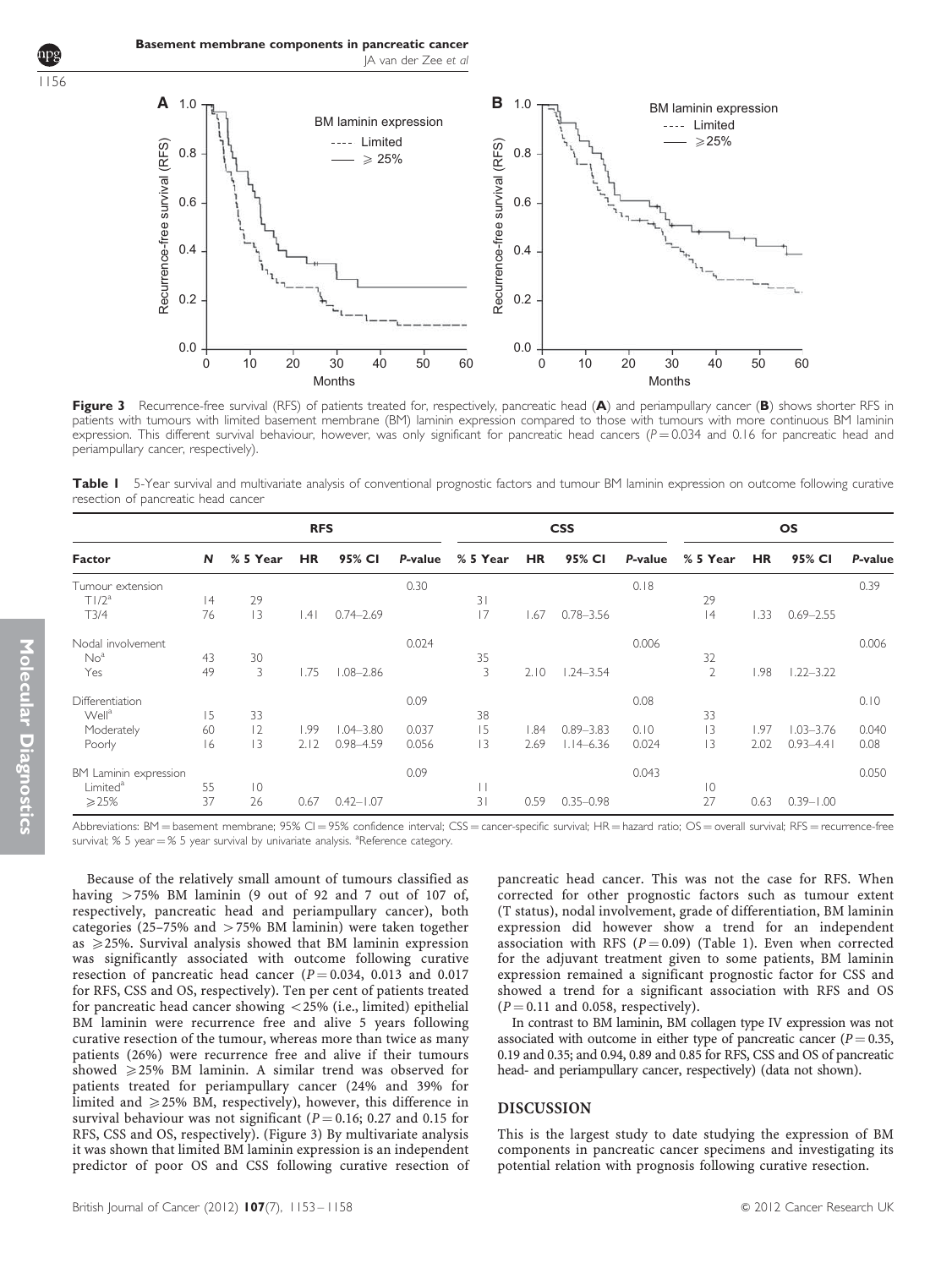<span id="page-4-0"></span>In the current study, approximately one-tenth of pancreatic head and periampullary tumours showed  $\geq$  75% tumour epithelial cell lining by BM major components laminin or collagen type IV. This could be either due to increased turnover by proteolytic enzymes or decreased synthesis. In the 1980s, Liotta et al already showed that the rate of spontaneous metastases correlated with collagen type IV degradation activity in cells. Since then several matrix metalloproteinase's have been identified. In the current study some tumour cells showed immunoreactivity for laminin, whereas immunostaining for collagen type IV was also observed of tumour stroma. Accumulation of collagen type IV in the interstitium was also described by [Kalluri \(2003\)](#page-5-0) in association with fibrosis.

In line with the concept that synthesis and modulation of BM components have a major role in morphogenesis [\(Martinez-](#page-5-0)[Hernandez and Amenta, 1983\)](#page-5-0), BM collagen type IV expression was associated with tumour differentiation of pancreatic head cancers in our patient cohort. The more patchy BM collagen type IV staining, the least differentiated the tumour. In contrast, tumour differentiation was not associated with BM laminin expression. Both poorly differentiated tumours and well-differentiated tumours showed limited BM laminin expression, the same was true for tumour extent, an observation that suggests that disruption of BM laminin is an early process in tumour progression. The correlation of BM continuity with differentiation is in line with observations in bladder-, colorectal-, hepatocellular-, breast-, endometrial cancer and an earlier report on pancreatic cancer (Albrechtsen et al, 1981; Forster et al, 1984, 1986; [Stenback](#page-5-0) et al [1985; Mollenhauer](#page-5-0) et al, 1987; [Schapers](#page-5-0) et al, 1990; Grigioni et al, 1991; [Lazaris](#page-5-0) et al, 2003; Souza et al[, 2007\)](#page-5-0). BM continuity has also been associated with stage in some tumours (Havenith et al, 1988; [Schapers](#page-5-0) et al, 1990) and metastasis in others (Forster et al, 1984; Forster et al, 1986; [Mielcarek-Kuchta](#page-5-0) et al, 2008).

As could have been expected by its highly crosslinked structure [\(Kalluri, 2003](#page-5-0)), BM laminin expression was associated with BM collagen type IV expression. Generally, tumours with limited BM laminin deposits also showed scarce collagen type IV expression.

Although widely fragmented BMs have been observed in pancreatic cancer before (Lee et al[, 1994;](#page-5-0) Imamura et al, 1995; [Shimoyama](#page-5-0) et al, 1995), there is only one small study of 16 patients analysing several extracellular matrix proteins and integrins stating that staining patterns were comparable irrespective of patient survival [\(Linder](#page-5-0) et al, 2001). The lack of an association between the BM patterns and outcome observed by Linder and coworkers could be due to the small patient sample. In contrast, in our study more than twice as many patients were recurrence free and alive 5 years following resection if their tumours had  $\geq 25\%$ BM laminin expression compared with patients with tumours with  $<$  25% BM laminin. In fact, limited BM laminin expression proved

## REFERENCES

- Albrechtsen R, Nielsen M, Wewer U, Engvall E, Ruoslahti E (1981) Basement membrane changes in breast cancer detected by immunohistochemical staining for laminin. Cancer Res 41: 5076–5081
- Boeck S, Ankerst DP, Heinemann V (2007) The role of adjuvant chemotherapy for patients with resected pancreatic cancer: systematic review of randomized controlled trials and meta-analysis. Oncology 72: 314–321
- Conn IG, Crocker J, Wallace DM, Hughes MA, Hilton CJ (1987) Basement membranes in urothelial carcinoma. Br J Urol 60: 536–542
- Daher N, Abourachid H, Bove N, Petit J, Burtin P (1987) Collagen IV staining pattern in bladder carcinomas: relationship to prognosis. Br J Cancer 55: 665–671
- Forster SJ, Talbot IC, Clayton DG, Critchley DR (1986) Tumour basement membrane laminin in adenocarcinoma of rectum: an immunohistochemical study of biological and clinical significance. Int J Cancer 37: 813–817

1157

to be an independent predictor of poor survival following curative resection of pancreatic head cancer. Although BM laminin and BM collagen IV expression patterns were weakly correlated with each other, only BM laminin expression was associated with outcome. BM continuity by collagen type IV expression was not associated with outcome. BM by laminin was also associated with outcome in colorectal- (Forster et al, 1984; Forster et al, 1986; [Lazaris](#page-5-0) et al, [2003](#page-5-0)), bladder- ([Schapers](#page-5-0) et al, 1990) and hepatocellular cancer (Grigioni et al, 1991). In contrast to our findings a relation with BM by collagen IV was also observed in several tumours (Daher et al, 1987; Havenith et al, 1988; [Schapers](#page-5-0) et al, 1990; Grigioni et al, 1991; [ten Velde](#page-5-0) et al, 1991; [Lazaris](#page-5-0) et al, 2003).

There are two mechanisms, by which laminin is thought to be involved in the formation of metastases. First, laminin has been reported to be involved in the formation of hemidesmosomes, biological structures that enable static cell adhesion. Consequently, decreased expression could cause disassembly or a reduction in the number of hemidesmosomes, with failure of cell anchoring.

Second, the cleaved form of laminin has been observed to stimulate motility of epithelial cell types. Therefore, an increased expression of MMPs that cleave laminin could stimulate cell motility (Giannelli and Antonaci, 2000). A process in which activated pancreatic stellate cells might have an essential role [\(Schneiderhan](#page-5-0) et al, 2007).

The lack of a relation of collagen type IV expression with outcome in our study could theoretically have been caused by the fair-to-moderate agreement in scoring between the three observers. Apparently scoring BM collagen type IV expression is rather complicated. To draw definite conclusions with respect to the prognostic value of BM collagen type IV expression, other scoring systems need to be explored.

In conclusion, the current study is the first study that identifies an independent relationship between tumour BM laminin expression and prognosis of pancreatic head cancer. Routine tumour BM laminin staining could potentially differentiate between different prognostic subgroups of pancreatic head cancer and consequently aid in therapeutic decision making.

## ACKNOWLEDGEMENTS

We thank H van Dekken for his previous work on the studies pathology specimen and the Department of Clinical Pathology for using their equipment.

#### Conflict of interest

The authors declare no conflict of interest.

- Forster SJ, Talbot IC, Critchley DR (1984) Laminin and fibronectin in rectal adenocarcinoma: relationship to tumour grade, stage and metastasis. Br J Cancer 50: 51–61
- Giannelli G, Antonaci S (2000) Biological and clinical relevance of laminin-5 in cancer. Clin Exp Metastasis 18: 439–443

Grigioni WF, Garbisa S, D'Errico A, Baccarini P, Stetler-Stevenson WG, Liotta LA, Mancini AM (1991) Evaluation of hepatocellular carcinoma aggressiveness by a panel of extracellular matrix antigens. Am J Pathol 138: 647–654

- Havenith MG, Arends JW, Simon R, Volovics A, Wiggers T, Bosman FT (1988) Type IV collagen immunoreactivity in colorectal cancer. Prognostic value of basement membrane deposition. Cancer 62: 2207–2211
- Imamura T, Manabe T, Ohshio G, Wang ZH, Yamaki K, Yoshimura T, Suwa H, Imamura M (1995) Immunohistochemical staining for type IV